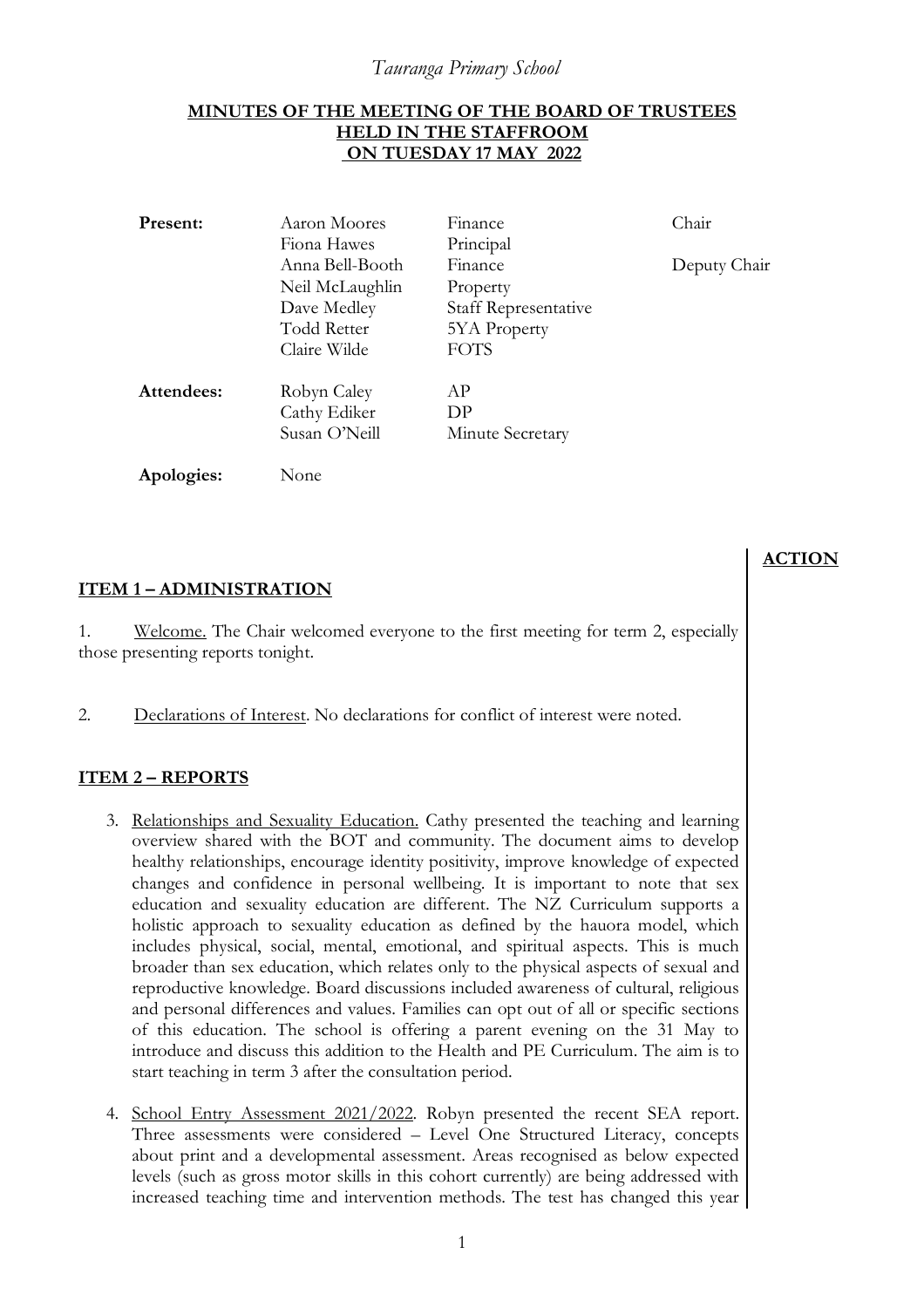making comparisons to previous years difficult although the overall results indicate a sight improvement in results.

# **DECISIONS**

- 5. Principal Report. Fiona presented her report, a copy of which is attached.
	- a. International student programme can resume from July 2022 with TPS aiming to lift numbers from the start of 2023. There is interest from one student for later in 2022 and currently two offers of place have been made for 2023.
	- b. Overall Teacher Judgements for the whole school from the end of term 1 are measured against end of year expectations, therefore we do not expect many students to have achieved this level yet. It was noted that the data for male achievement in Reading and Maths is significantly higher than female at this stage. Attendance issues will have affected both teaching and learning over this period of time.
	- c. Board Elections. **Motion:** That the Board accept the recommended date of Wednesday 7 September 2022 for the triennial Board election. **Moved:** Fiona Hawes **Seconded:** Claire Wilde
	- d. Returning Officer

**Motion:** That the Board approves the Principal to appoint a Returning Officer for the Triennial Board elections as per NZSTA guidelines **Moved:** Fiona Hawes **Seconded:** Aaron Moores Fiona (A1)

e. **Motion:** That the Principal's report be accepted.

**Moved:** Aaron Moores **Seconded:** Neil McLaughlin

### **ITEM 4 – REVIEW**

6. Finance. The accounts for March and April were tabled alongside the finance minutes from April and May. Aaron discussed the May finance minutes from this morning's meeting. The April accounts show a continued current positive situation. The school has decided to move to the Xero accounting platform with the initial date to transfer being moved from July 2022 to January 2023.

7. Revised Budget 2022. The revised 2022 was discussed at the May finance meeting and has since been reviewed and is presented to the Board for a deficit of \$73,058 (decreased from the draft budget deficit of \$136,060). The relief teaching budget has been significantly reduced and should the revised amount be insufficient to cover needs, the Board will look to approve an increase during the year. Absences due to sickness and isolation requirements may necessitate increased relief cover. The recent decision to attend the Korean fairs (to market for international student enrolments) led to a base budget being included – the Board believed this will need to be increased (by \$5,000 thus increasing the budget deficit to \$78,058) as air travel and associated costs have risen significantly. The required pool resurfacing (under assets) is an area that required a large increase in value since more accurate information was gained. Working capital calculations will be confirmed by the accountant and shared at the next meeting. The Board was well aware that a deficit budget cannot be sustained year on year – the 2022 predicted deficit will be funded from the school's reserves and the Board is making a conscious decision to utilise some of the existing funds to improve outcomes for students.

**Motion:** The Board approves the revised 2022 budget for a deficit of \$78,058. **Moved:** Aaron Moores **Seconded:** Fiona Hawes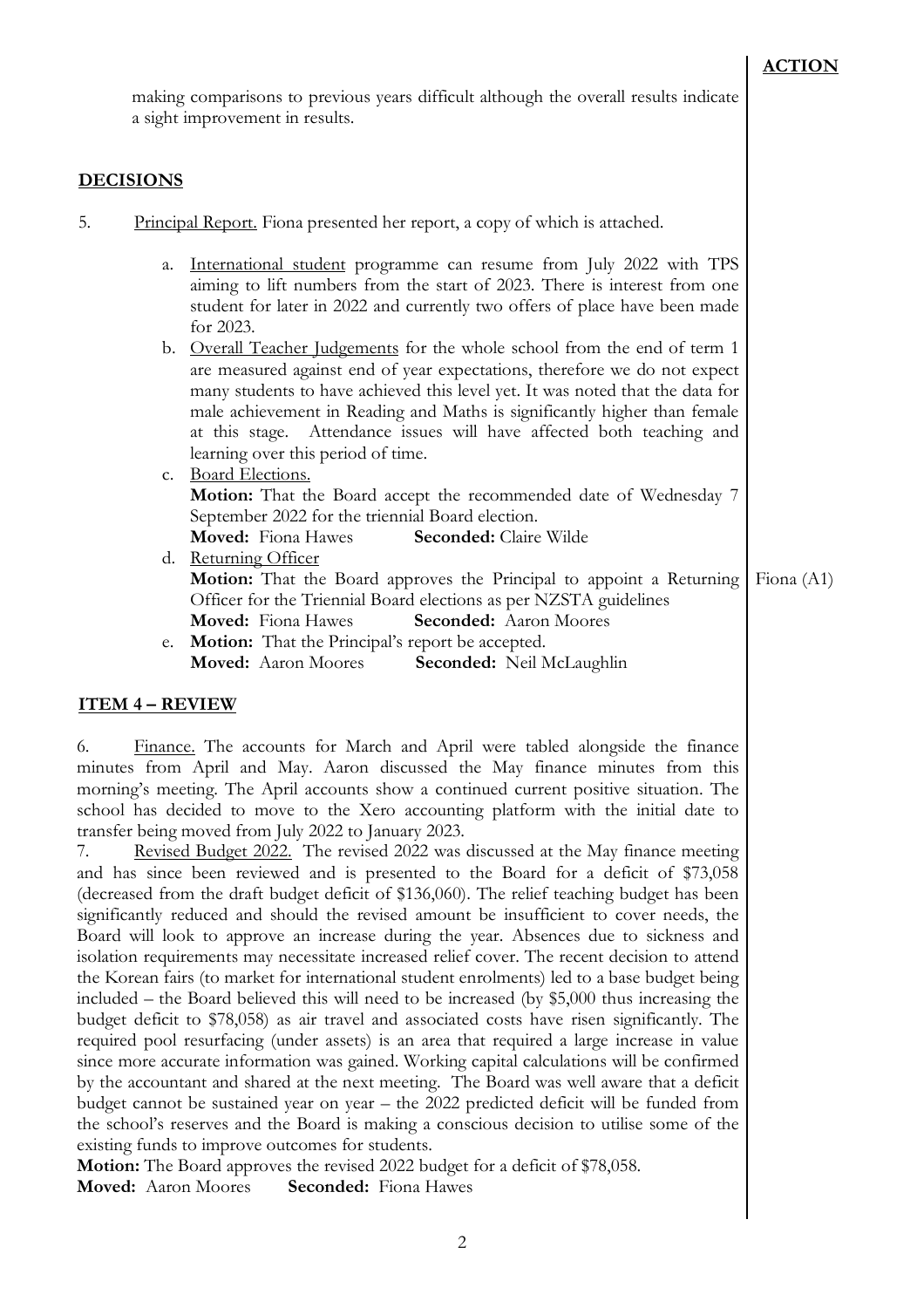# **ACTION**

|                                                                                                                                                                                                                                                                                                                                                                                                                                                                                                                                                                                                                                                                                                                                 | .                                    |
|---------------------------------------------------------------------------------------------------------------------------------------------------------------------------------------------------------------------------------------------------------------------------------------------------------------------------------------------------------------------------------------------------------------------------------------------------------------------------------------------------------------------------------------------------------------------------------------------------------------------------------------------------------------------------------------------------------------------------------|--------------------------------------|
| 8.<br>2021 End of Year Accounts. There has been a delay from the auditors in producing<br>the audited 2021 accounts. This is currently being addressed to meet the 31 May deadline.<br>The Board Chair and Principal will review papers once presented and sign on behalf of the<br>Board.<br>Motion: The Board approves authority for the Board Chair and the Principal to review<br>and authorised the 2021 audited accounts.<br>Seconded: Anna Bell-Booth<br>Moved: Neil McLaughlin<br>Election Plan. The Board will offer a meet and greet session for interested parties<br>9.<br>prior to the August Board Meeting (at 6:00pm). Fiona will set the election timeframe and<br>share this information with the Board Chair. | Fiona,<br>Aaron (A2)<br>Fiona $(A3)$ |
| <b>ITEM 5-DISCUSSIONS</b>                                                                                                                                                                                                                                                                                                                                                                                                                                                                                                                                                                                                                                                                                                       |                                      |
| <b>AGENDA ITEMS</b>                                                                                                                                                                                                                                                                                                                                                                                                                                                                                                                                                                                                                                                                                                             |                                      |
| 10.<br>Agenda Items for Next Meeting. Items to be included are:<br>International student mid-year report<br>Audited 2021 statements<br>Student engagement<br>$\qquad \qquad -$                                                                                                                                                                                                                                                                                                                                                                                                                                                                                                                                                  |                                      |
| <b>ITEM 6 - ADMINISTRATION</b>                                                                                                                                                                                                                                                                                                                                                                                                                                                                                                                                                                                                                                                                                                  |                                      |
| Confirmation of Minutes. The minutes of the last meeting held on 22 March 2022<br>11.<br>were accepted as a true record with all actions considered off agenda.<br>Moved: Anna Bell-Booth<br><b>Seconded:</b> Aaron Moores                                                                                                                                                                                                                                                                                                                                                                                                                                                                                                      |                                      |
| 12.<br>Correspondence.<br>Inwards.<br>Teacher sabbatical request from a long-standing permanent teacher.<br>a.<br>Applications for this fully funded MOE opportunity open soon and Fiona<br>is fully supportive of this application<br>Motion: The Board approves the application by this teacher for a MOE<br>funded sabbatical for one school term.<br>Seconded: Aaron Moores<br>Moved: Fiona Hawes                                                                                                                                                                                                                                                                                                                           |                                      |
| Outwards<br>b. Nothing of note                                                                                                                                                                                                                                                                                                                                                                                                                                                                                                                                                                                                                                                                                                  |                                      |
| Meeting Closure. There being no further business, the Chair thanked everyone for<br>13.<br>their contributions and closed the meeting at 8.24pm.                                                                                                                                                                                                                                                                                                                                                                                                                                                                                                                                                                                |                                      |
| 14.<br>Next Meeting. Next meeting 7.00pm, Tuesday 21 June, 2022.                                                                                                                                                                                                                                                                                                                                                                                                                                                                                                                                                                                                                                                                |                                      |

Susan O'Neill Minute Secretary Aaron Moores Chairman

May 2022

Attachments:

1. Principal's Report.

Distribution: